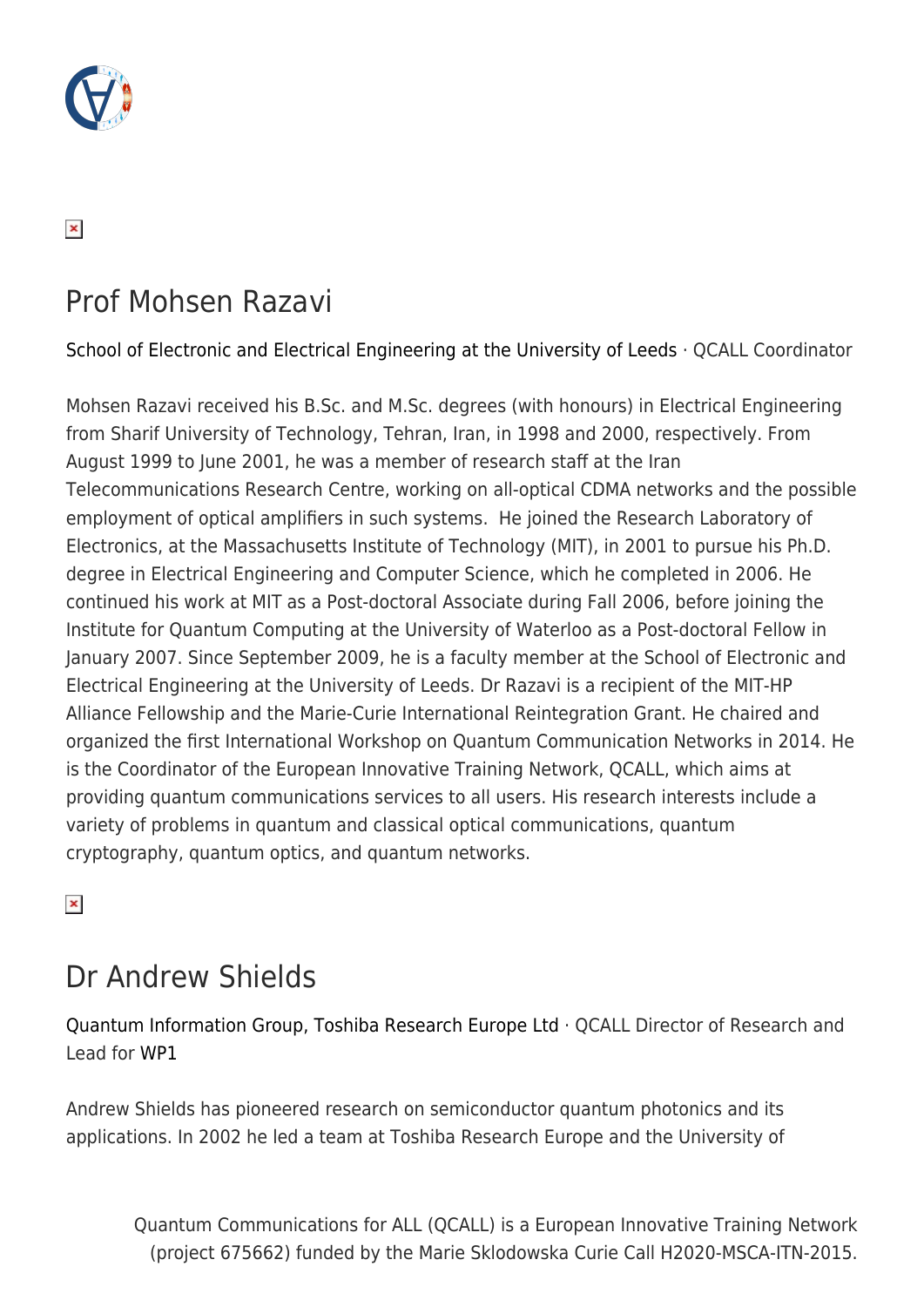

Cambridge to demonstrate, the first voltage-powered [source of single photons](http://www.iop.org/about/awards/silver/condensed-matter-and-nanoscale/mott-medallists/page_60383.html), based upon the electroluminescence of a quantum dot in a light emitting diode (LED), similar to those ubiquitous in TV remotes and traffic lights. He has also led pioneering activities in quantum access networks.

 $\pmb{\times}$ 

## Prof. Dagmar Bruß

#### [University of Dusseldorf](https://www.uni-duesseldorf.de/home/en/home.html) · QCALL Director of Teaching

Dagmar Bruss has been working on quantum information theory as a postdoc in Oxford (GB), Torino (Italy) and Hannover (Germany). She is presently Full Professor for Theoretical Physics at the University of Duesseldorf, Germany. Her interests are, among others, quantum cryptography, quantum correlations and entanglement, and quantum networks.

 $\pmb{\times}$ 

### Prof. Hugo Zbinden

#### [University of Geneva](http://www.unige.ch/international/en/) · QCALL Deputy Coordinator

Hugo Zbinden was born in 1961 and studied physics at the University of Bern. In 1991 he obtained his PhD for his work on rare-earth solid-state lasers. Then, he developed high-power diode-pumped Nd:YAG lasers for industrial applications. In 1993 he joined the group of applied physics of the University of Geneva, and since then has been leading the group's experimental activities. His research has spanned various areas from optical sensors, single photon detectors, quantum communication and the foundations of quantum mechanics. He was appointed MER (Maître d'Enseignement et de Recherche) in 2003 and Associate Professor in 2012. In 2001 he co-founded id Quantique, a spin-off committing to commercialise quantum cryptography and other quantum technologies. Hugo Zbinden has published more than 100 refereed papers. He has refereed a couple of European and national project. He is associate editor of the Journal of Quantum Information and Communication.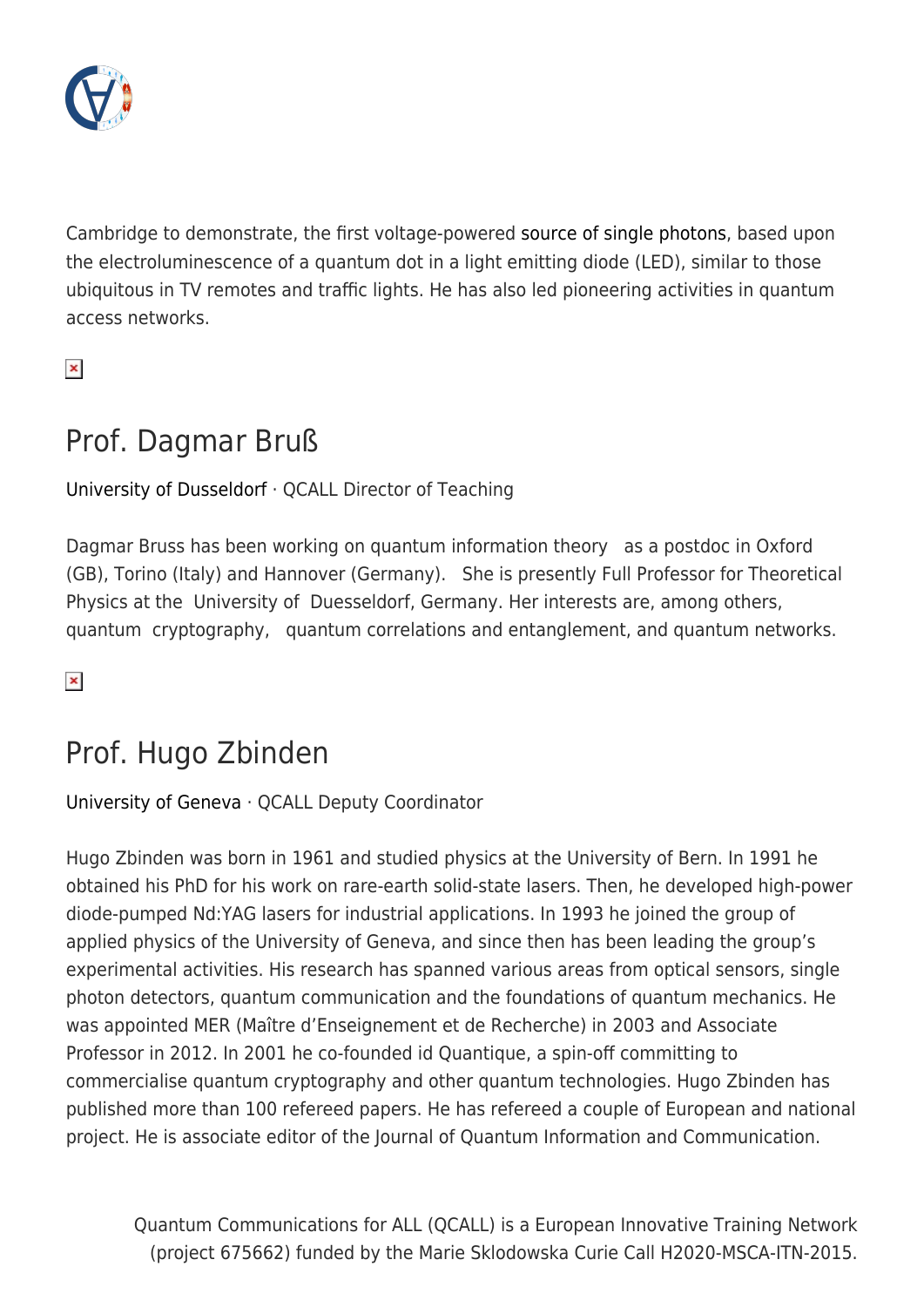

Since 2005 he has been member of the parliament of the Canton Geneva.

 $\pmb{\times}$ 

# Prof. Paolo Villoresi

#### [University of Padova](http://www.unipd.it/en/) · QCALL Lead for [WP2](http://www.qcall-itn.eu/research/#WP2)

Professor of Physics (Professore Ordinario), University of Padova, Department of Information Engineering. Served as coordinator in several national and international research projects, including the area of high order harmonics generation, space quantum communication, application of laser in Medicine and Industry.

 $\pmb{\times}$ 

# Prof Marcos Curty

[University of Vigo](https://www.uvigo.gal/uvigo_en/) · QCALL Lead for [WP3](http://www.qcall-itn.eu/research/#WP3)

Marcos received his M.Sc. and Ph.D in Telecommunication Engineering from Vigo University in 1999 and 2004 respectively. In 2001 he joined the Quantum Information Theory Group at the University of Erlangen-Nürnberg and he obtained a Ph.D in Physics (2006) under the supervision of Prof. Norbert Lütkenhaus. After postdoc positions at Toronto University (Prof. Hoi-Kwong Lo) and at the Institute for Quantum Computing, Waterloo University (Prof. Norbert Lütkenhaus), he joined the department of Electronic and Communications Engineering at Zaragoza University as Assistant Professor. Currently he is Associate Professor at the department of Theory of Signal and Communications at Vigo University. His research interest lies in quantum information processing, particularly quantum cryptography.

 $\pmb{\times}$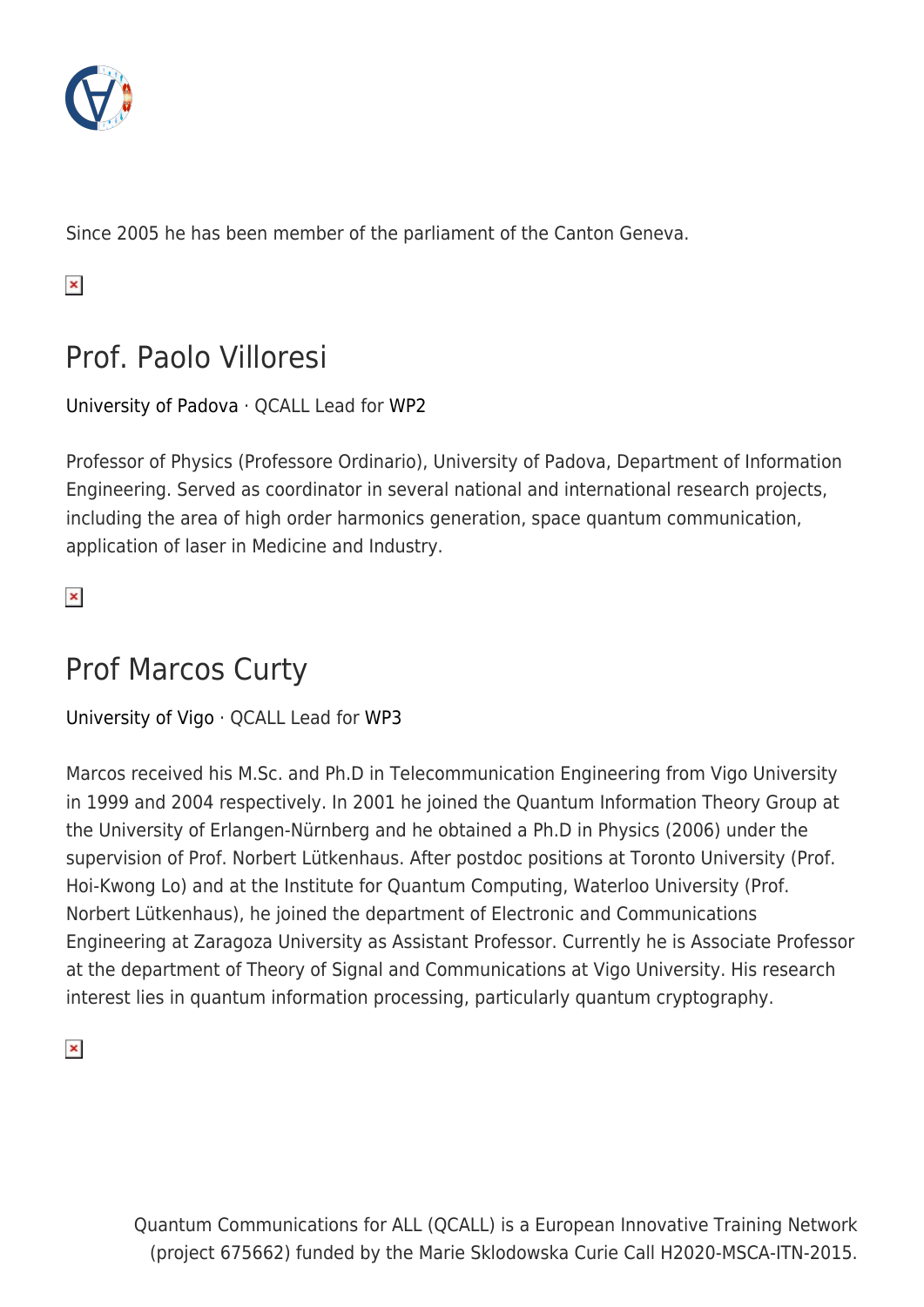

# Dr Eleni Diamanti

[Université Pierre et Marie CURIE](http://www.upmc.fr/en/) · QCALL Lead for Dissemination

Eleni Diamanti received a B.Sc. in Electrical and Computer Engineering from the National Technical University of Athens, Greece, in 2000 and a PhD in Electrical Engineering from Stanford University in 2006. After a Marie-Curie postdoc at Institut d'Optique in Palaiseau, she joined the CNRS in 2009 as a tenured researcher, at Télécom ParisTech until 2016, and currently at the Université Pierre et Marie Curie in Paris. Her research interests lie in theoretical and experimental quantum cryptography, including continuous-variable quantum key distribution (QKD) and protocols beyond QKD with applications in future secure communication systems, and in the development of entangled photon resources for quantum networks. She is the vice director of the Paris Center for Quantum Computing, steering committee member of the international conference on quantum cryptography (QCRYPT), elected member of the Board of Stakeholders of the Photonics21 European technology platform, editorial board member of Nature Scientific Reports and IOP Quantum Science and Technology, and has been involved as a coordinator and as a partner in numerous national and international research projects.

 $\pmb{\times}$ 

# Dr Gregoire Ribordy

[ID Quantique SA](http://www.idquantique.com/) · QCALL Industry Advisory Board

Dr. Gregoire Ribordy, co-founder and CEO, has 20 years of experience in various R&D and management roles in the field of optical measurements and communication systems. He founded ID Quantique in 2001 and has managed the company since then. Prior to this, he was a research fellow at the Group of Applied Physics of the University of Geneva between 1997 and 2001. In this position, he actively developed quantum cryptography technology and is the holder of a number of patents in the field. Between 1995 and 1996, Dr. Ribordy worked for one year in the R&D division of Nikon Corp. in Tokyo.

 $\pmb{\times}$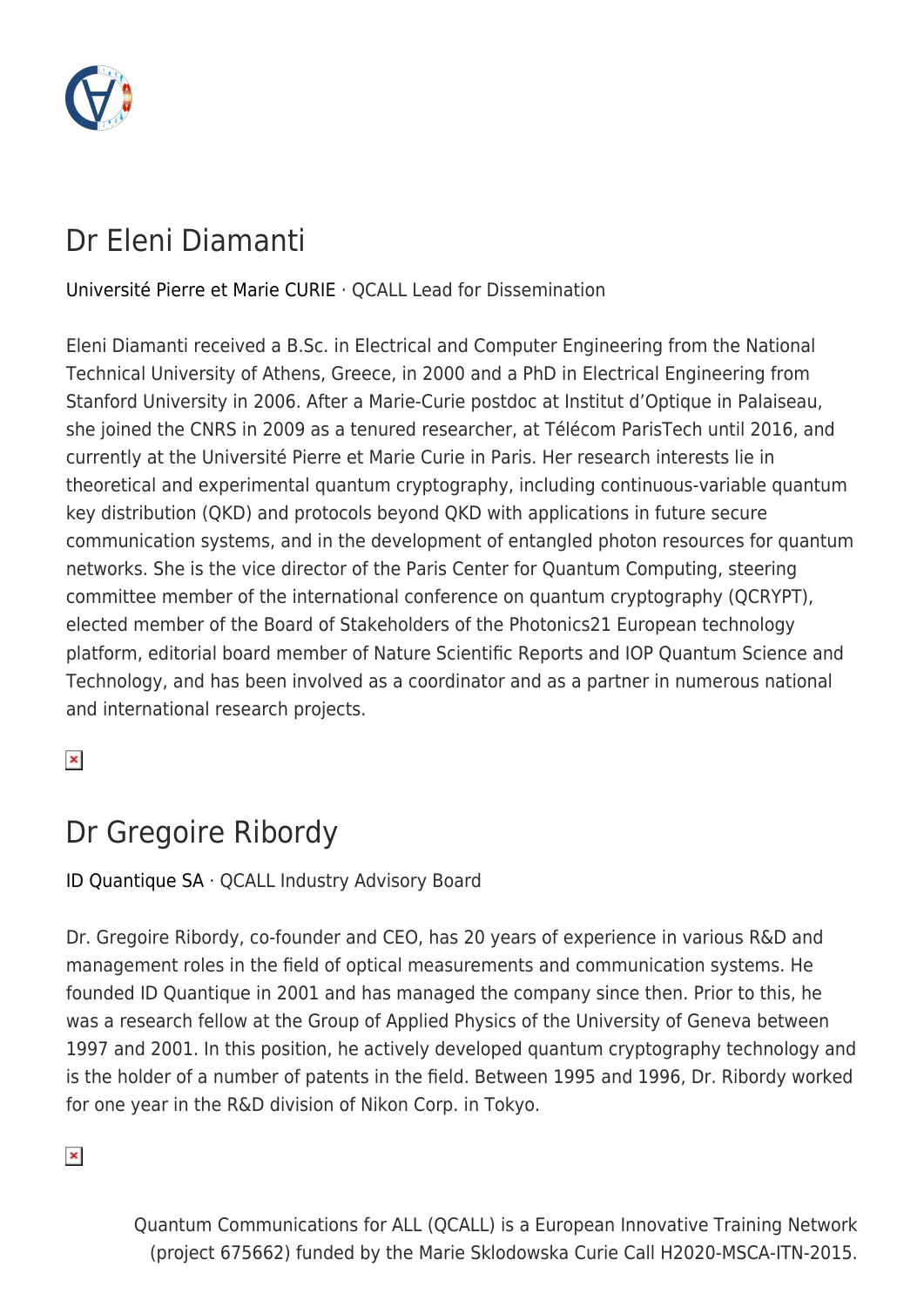

## Dr Romain Alléaume

[Telecom ParisTech](http://www.telecom-paristech.fr/eng/) · QCALL Lead for Outreach

After graduating from ENS Paris, Romain Alléaume has completed his PhD at University Paris VI and ENS Cachan in 2004, on experimental quantum cryptography with single-photon sources, he was the co-recipient of "magazine La Recherche" scientific prize 2004. He then joined Telecom ParisTech to coordinate of the work on QKD networks performed within the European FP6 project SECOQC that culminated by the first demonstration of a QKD network in Europe. Romain Alléaume co-founded the start-up company SeQureNet in 2008, who has developped the first commercial continous-variable QKD product, Cygnus, released in 2012. He participated to two national projects on quantum key distribution PROSPIQ (2006-2009) and SEQURE (2007-2010), as well as the French-Canadian project FREQUENCY dedicated fundamental research on quantum cryptography. Romain Alléaume then coordinated national and european projects, with an emphasis on QKD implementation security (FP7 Q-CERT, 2008-2012) and on the optical integration of QKD in telecommunications networks (French ANR Quantum-WDM, 2012-2015). He is also a member of the ETSI QKD Industry Standardization Group, and an active contributor to the international scientific and technical effort on QKD technology, and quantum cryptography.

 $\pmb{\times}$ 

## Dr Mikael Afzelius

#### [University of Geneva](http://www.unige.ch/international/en/) · QCALL Project Supervisor

Dr. Mikael Afzelius, born in 1976, received his M.Sc. degree in physics at Lund University, Sweden, in 2000. He obtained his Ph. D. in physics in 2004, on the subject of coherent anti-Stokes Raman spectroscopy as a measurement tool in combustion research. This was a joint project between Lund University and Universtité de Franche-Comté, France, which resulted in a doctoral degree from both universities (co-tutelle program). After being awarded with a post-doc fellowship from the Swedish Research Council, Mikael Afzelius joined the Group of Applied Physics (GAP) at Geneva University in 2004. Since then he has developed the experimental quantum memory and quantum repeater activities within the GAP group. The